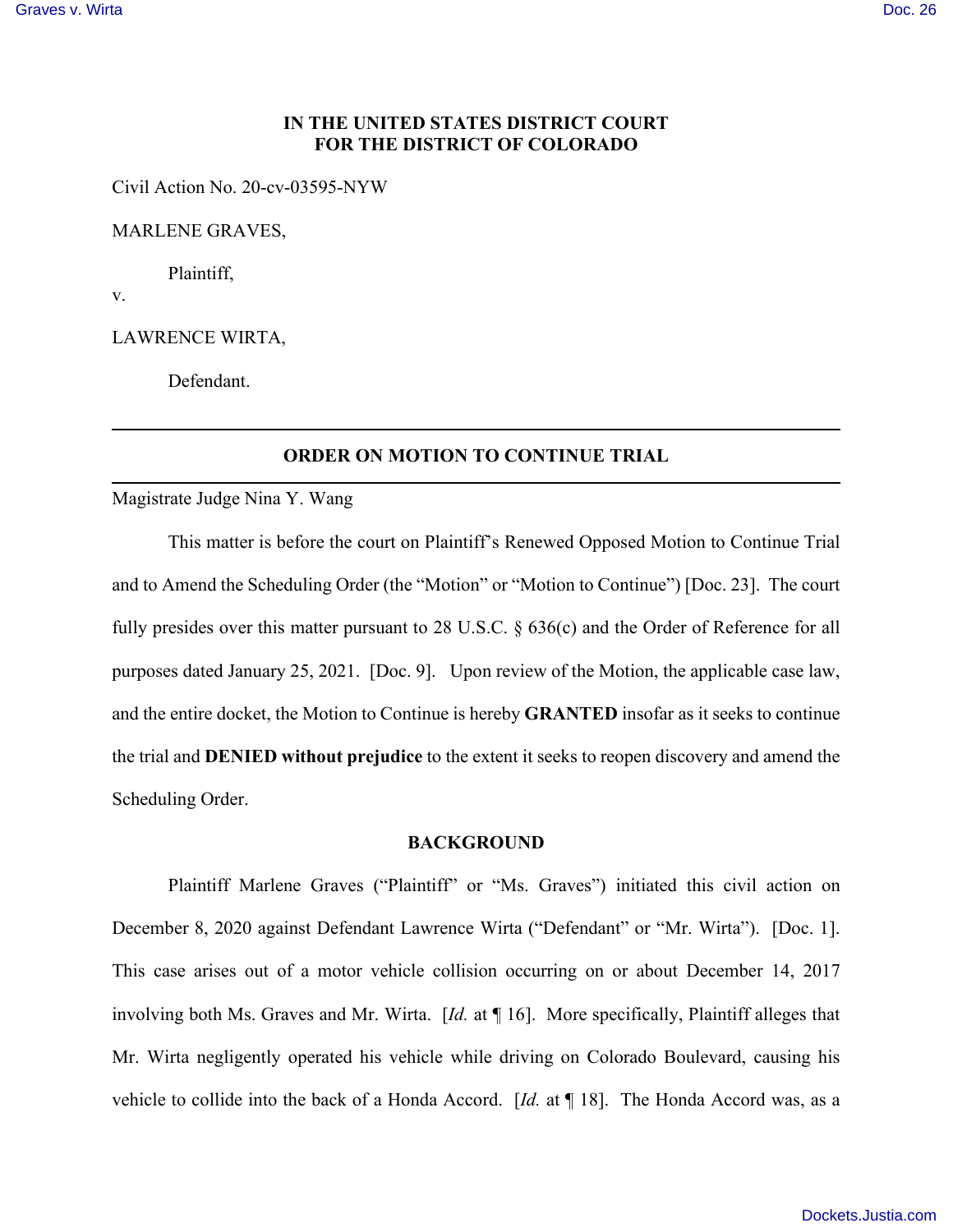result, pushed into a Chevrolet Trailblazer, which in turn struck Plaintiff's vehicle. [*Id.*]. Plaintiff's vehicle was then pushed into a Subaru Outback. [*Id.*]. Ms. Graves alleges that as a result of this collision, she has suffered damages including, but not limited to, permanent physical disfigurement, disability and impairment, past and future medical expenses, past and future lost earnings, and the loss of enjoyment of life. [*Id.* at **[** 19]. Ms. Graves asserts one claim of negligence and one claim of negligence per se against Mr. Wirta. [*Id.* at 3].

This court held a Scheduling Conference and entered the Scheduling Order on February 11, 2021. [Doc. 11; Doc. 12]. The court set deadlines for affirmative and rebuttal expert designations for July 16, 2021 and August 6, 2021, respectively. [Doc. 12 at 7]. Furthermore, the court set the discovery deadline for August 30, 2021 and the dispositive motion deadline for September 10, 2021. [Doc. 12 at 6]. Aside from one motion for a one-month extension of time to submit expert designations, *see* [Doc. 13], the Parties did not seek any relief from these deadlines. The dispositive motions deadline passed without either Party filing a dispositive motion in this matter.

This court held the Final Pretrial Conference on November 3, 2021. [Doc. 17]. At the Final Pretrial Conference, the Parties—namely, defense counsel—represented that discovery in this case was not complete, despite the expiration of the discovery deadline. *See* [*id.*]; *see also* [Doc. 19 at 11-12 (Defendant representing in the Final Pretrial Order that discovery was incomplete)]. The court noted that discovery had closed on August 30, 2021 and informed the Parties that to the extent they sought to reopen discovery, a formal motion would be required. [Doc. 17 at 1; Doc. 19 at 12]. Thereafter, this court entered the Trial Preparation Order on November 8, 2021, setting trial to commence on June 13, 2022. [Doc. 20]. In the Trial Preparation Order, the court set a deadline for motions in limine for April 15, 2022. [Doc. 20 at 4]. No motions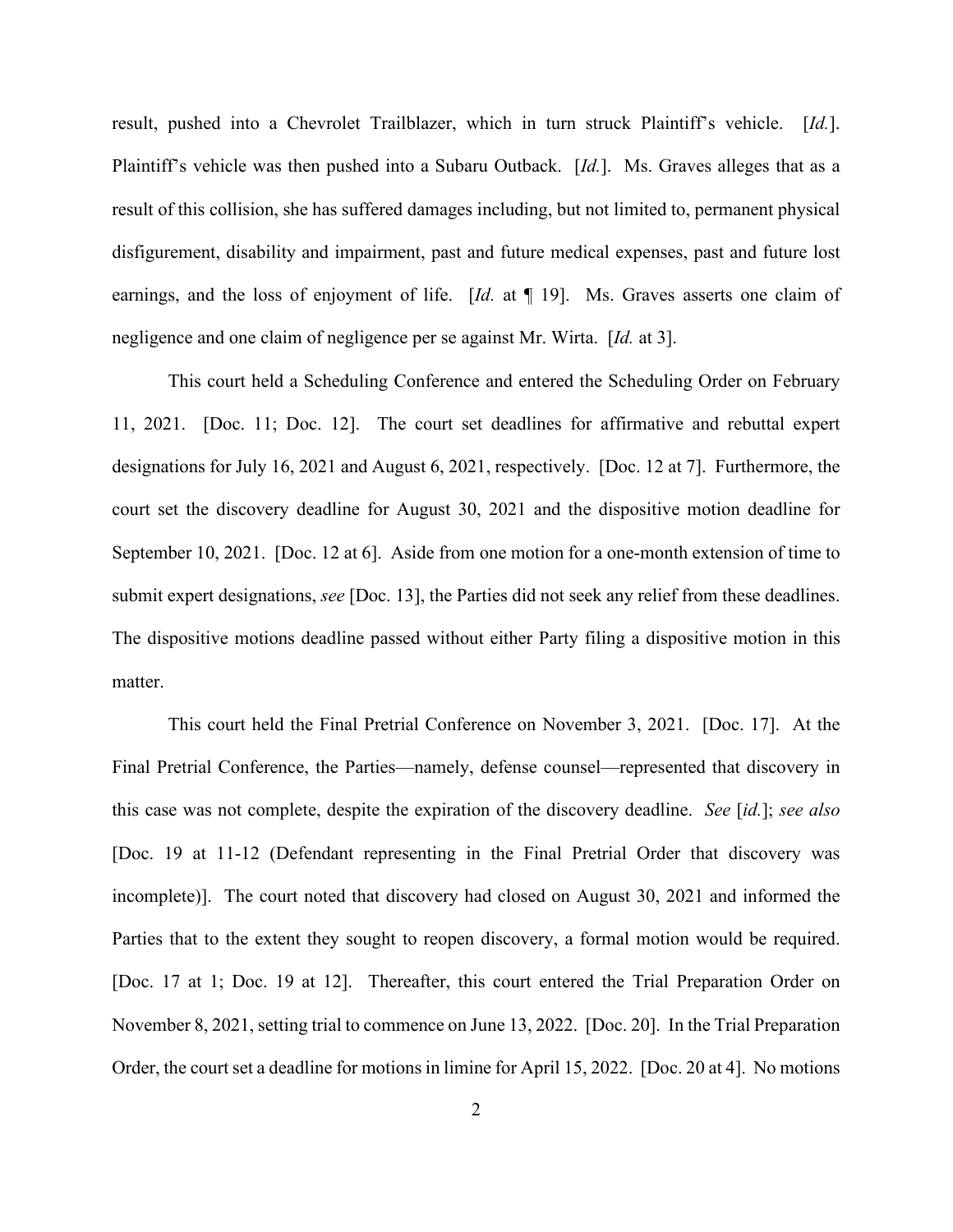in limine were filed by this deadline.

Indeed, nothing was filed on the court's formal docket from the entry of the Trial Preparation Order until April 18, 2022, when Plaintiff filed an Opposed Motion to Continue and to Amend the Scheduling Order (the "First Motion to Continue"). [Doc. 21]. Plaintiff sought a continuance of the trial "in order to complete her scheduled [medical] treatment and to seek neuropsychological treatment which has been recently recommended for her." [Doc. 21 at ¶ 3]. Specifically, Ms. Graves stated that her ongoing health issues caused by the subject collision namely, decreased mental stamina and comprehension of trial details—may interfere with her ability to fully participate in the trial and maintained that she "would benefit from a continuance of trial, in order for her to provide the best participation possible." [*Id.* at ¶¶ 7, 11]. Plaintiff requested that the trial be reset but failed to indicate how long of a continuance she sought. *See generally* [*id.*]. In addition, Plaintiff requested that the expert disclosure and discovery deadlines be reset, [*id.* at 4], but failed to provide any basis for reopening discovery or explain the extent of the requested additional discovery. *See* [*id.*].

This court denied the First Motion to Continue on April 19, 2022, noting the lack of any activity on the docket during the six months between the Final Pretrial Conference and the First Motion to Continue, despite the court's prior admonishment about discovery in this case. [Doc. 22]. The court further highlighted that Plaintiff failed to address (1) why additional expert disclosures and discovery are necessary in this case, and what additional experts and/or discovery Plaintiff intends to seek or produce; (2) whether good cause exists under Rule 16(b) to amend the Scheduling Order; (3) whether good cause exists to extend case deadlines under Rule 6(b); or (4) the standard for reopening discovery. [*Id.*]. In light of the upcoming trial, the court granted Plaintiff leave to file a renewed motion no later than April 22, 2022, and ordered that in any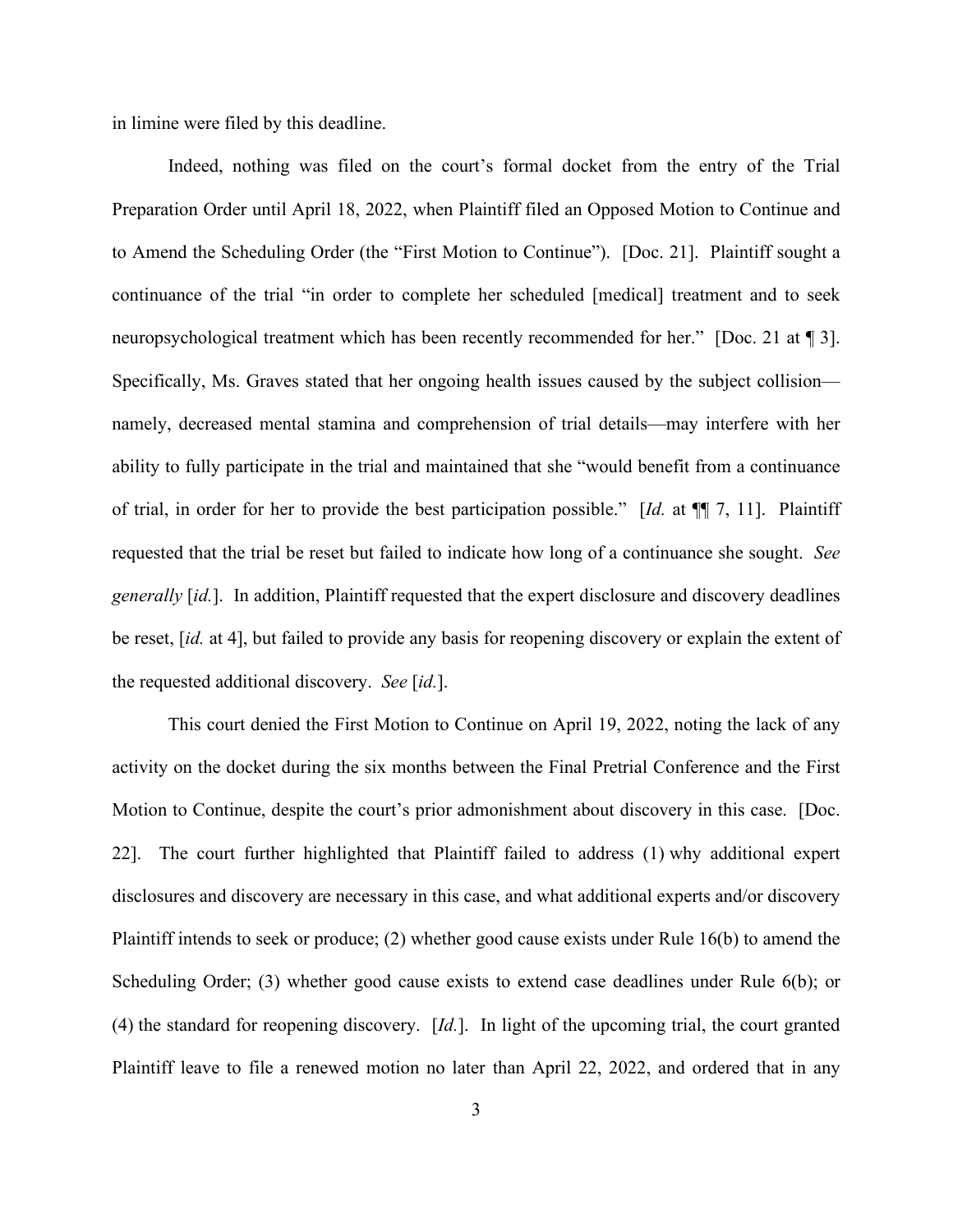renewed motion, Plaintiff should address the relevant legal standards and set forth specific legal arguments for her request. [*Id.*]. The court ordered Defendant to respond to the renewed motion no later than April 29, 2022, and permitted Plaintiff leave to file a reply on or before May 4, 2022. [*Id.*].

Plaintiff filed the renewed Motion to Continue on April 21, 2022. [Doc. 23]. Ms. Graves requests that the trial be continued until early 2023; that the affirmative and rebuttal expert deadlines be re-set to August 1, 2022 and August 22, 2022, respectively; that the discovery deadline be extended to September 19, 2022; and that the Rule 702 motions deadline be reset to October 3, 2022. [*Id.* at 11]. Despite Plaintiff's representation that the Motion is opposed, [Doc. 23 1], and despite this court's express order directing Defendant to respond to the Motion no later than April 29, 2022, [Doc. 22], Defendant did not respond to the Motion. As a result, this court set a Telephonic Status Conference to discuss the Motion to Continue for May 4, 2022, again permitting Defendant leave to file a written response to the Motion to Continue by close of business on May 3, 2022, and ordered that no replies would be permitted absent leave of court. [Doc. 24]. No such written response to the Motion was filed. The court convened for the Status Conference on May 4, 2022. Defendant indicated that he declined to file a formal response to the Motion because he did not find anything to which to specifically respond, but did not challenge Plaintiff's representations of her medical condition. Instead, Defendant suggested that he wished to proceed to trial on June 13, 2022 so that this matter could be finally resolved, and that costs associated with litigation could conclude. After argument from both Parties, the court took the Motion to Continue under advisement. [Doc. 25].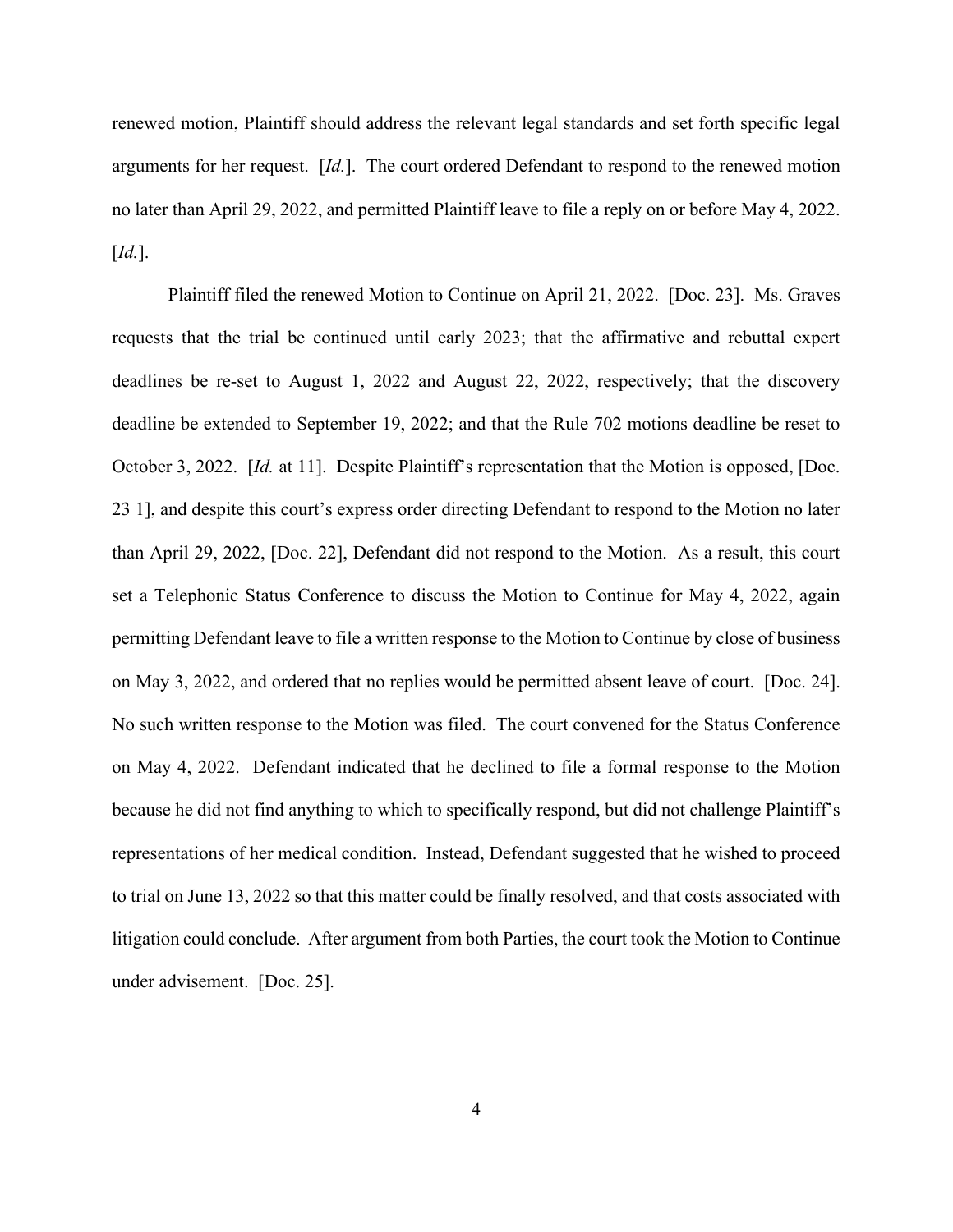#### **ANALYSIS**

## **I. Plaintiff's Request to Continue the Trial**

Whether to continue a trial is within the sound discretion of the trial court. *United States v. McClaflin*, 939 F.3d 1113, 1117 (10th Cir. 2019). The Tenth Circuit has identified four factors that must be examined to determine whether a trial should be continued: (1) the diligence of the party requesting the continuance; (2) the likelihood that a continuance would accomplish the expressed purpose of the continuance; (3) the inconvenience to the opposing party, its witnesses, and the court, if any, that would result from the continuance; and (4) the need asserted for the continuance and the harm that the movant might suffer as a result of a denial of the continuance. *United States v. Rivera*, 900 F.2d 1462, 1475 (10th Cir. 1990). "No single factor is determinative and the weight given to any one may vary depending on the extent of the [movant's] showing on the others." *United States v. West*, 828 F.2d 1468, 1470 (10th Cir. 1987).

*The Need for the Continuance and the Potential Harm to Plaintiff*. The court addresses the fourth factor first, as it is the most significant to the court's determination of whether to continue the trial. *See id.* at 1471 (explaining that the "most important factor" is the movant's need for a continuance and the potential prejudice resulting from a denial of a continuance). Ms. Graves asserts that she continues to experience cognitive deficits as a result of the subject vehicle collision. [Doc. 23 at 1]. While she has shown some improvement over time, Dr. Joanna Carter, an optometrist, has opined that Plaintiff "shows only a 60% improvement in her tolerance of busy environments." [*Id.* at 2 (citing [Doc. 23-1 at 1])]. In addition, Ms. Noelle Mitchell, a speechlanguage pathologist, has opined that Plaintiff "has ongoing problems with fluid reasoning, cognitive efficiency, [and] short-term working memory," and is experiencing "conation." [*Id.* at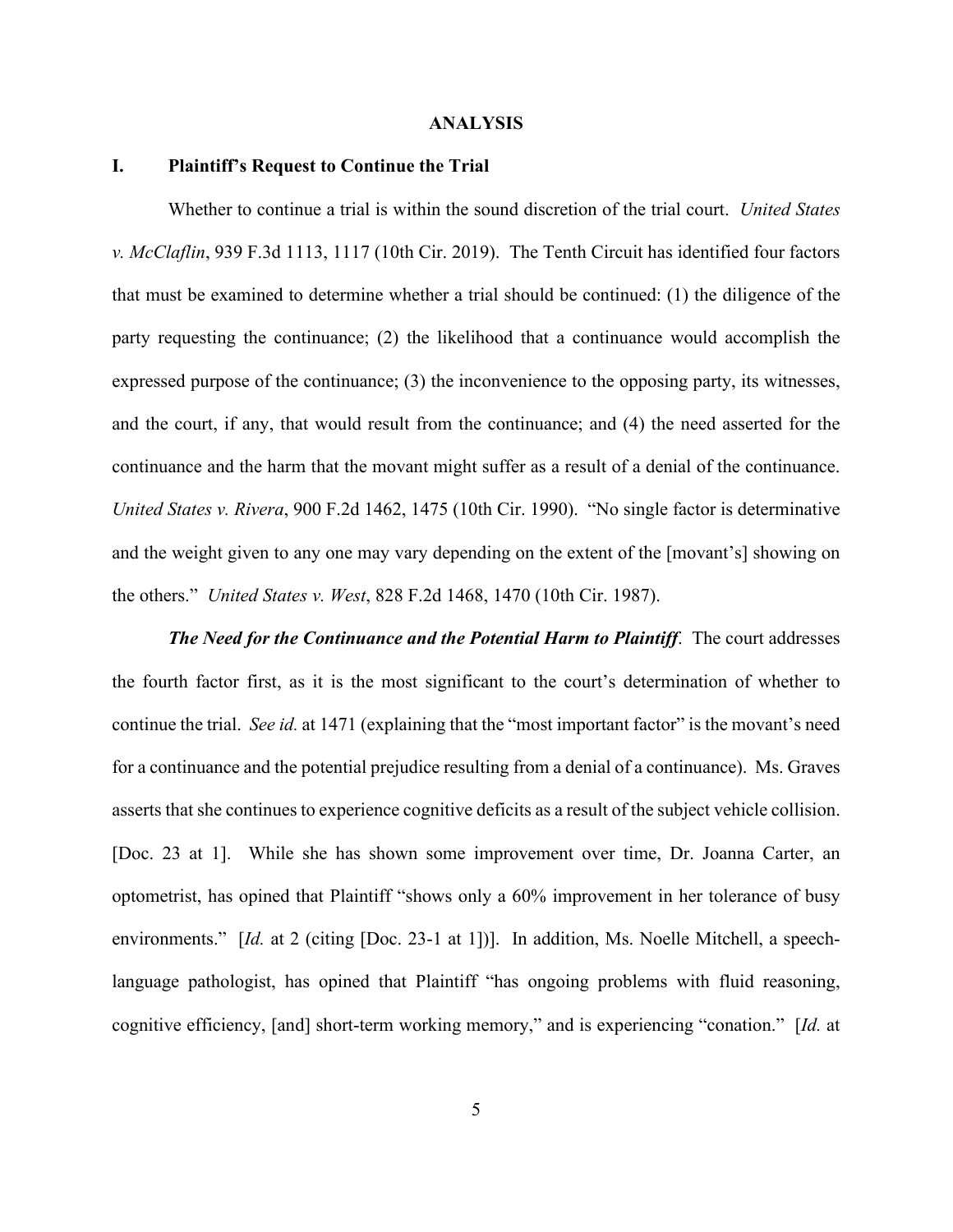2 (citing [Doc. 23-2 at 2-4])].<sup>1</sup> Plaintiff represents that her providers have recommended that she undergo a full neuropsychological examination to evaluate her ongoing health issues and to assess her executive functions. [*Id.*].

Ms. Graves argues that "forcing her to go to trial before she has completed the neurophysiological treatment and testing" would "deprive her of the ability to fully and effectively prepare for and participate in her trial."  $[Id.$  at 6].<sup>2</sup> In support of her argument, she submits two letters from her medical providers wherein each opines that Ms. Graves is not medically able to participate in trial or that her participation in trial at this juncture would cause her harm. Specifically, Ms. Mitchell states that Ms. Graves "requires frequent breaks and rest in order to accommodate [her] reduced cognitive stamina" and is "unable to sit through long proceedings." [Doc. 23-4]. She opines that if Ms. Graves is required to participate in trial, "she will likely experience an exacerbation of cognitive and physical symptoms that will be detrimental to her continued recovery." [*Id.*]. Further, Dr. Carter states that Ms. Graves "still experiences visual overwhelm in busy environments (60% improved), difficulty with reading comprehension (60% improved), and eye pain/headache with prolonged writing or concentration." [*Id.* at 2]. Dr. Carter "request[s] a continuance of [the] trial until [Plaintiff] is better-able to endure four days of concentration and prolonged visual attention." [*Id.*].

Accepting her representations of her current medical condition, this court concludes that

<sup>&</sup>lt;sup>1</sup> Ms. Mitchell defines conation as "decreased cognitive stamina and [an] inability to efficiently execute high-level cognitive processes and expend intellectual energy over time." [Doc. 23-2 at 5].

<sup>&</sup>lt;sup>2</sup> Plaintiff also argues that denial of a continuance "would deprive her of the opportunity to assert the full measure of her claims for damages at trial." [Doc. 23 at 6]. In light of the court's below ruling on the Motion insofar as it seeks to reopen discovery, and because the court finds Plaintiff's current medical condition dispositive to the issues before the court, the court declines to address this argument.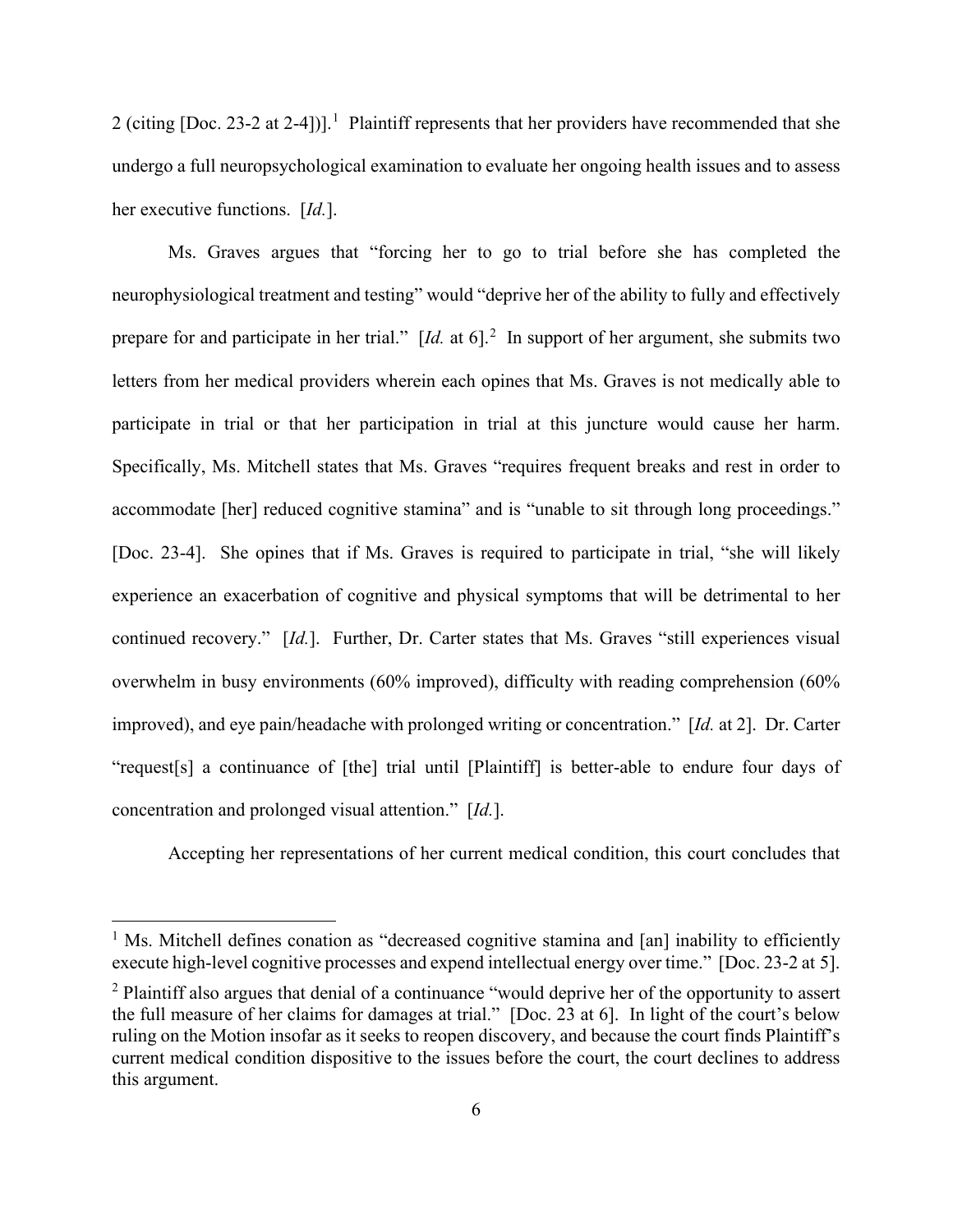Ms. Graves has sufficiently established that the need for a continuance of the trial is compelling. She represents that due to her cognitive deficiencies, which include difficulties in reading comprehension, the inability to sit through long proceedings, and eye pain and headaches with prolonged concentration, she is presently unable to meaningfully participate in a trial. [Doc. 23 at 5]. The court notes that Plaintiff is expected to testify in person at trial, *see* [Doc. 19 at 3], and while it is presently unclear how long the Parties anticipate that she will testify, the court finds it likely that her testimony will last several hours and will require Plaintiff to maintain concentration for significant periods of time. In addition, the very nature of trial will require Plaintiff, as any party to a trial, to maintain concentration, read and review exhibits, and consult and strategize with her attorneys about the presentation of her case. The court finds that the purpose for which Plaintiff requests a continuance—to ensure that she is medically able to meaningfully participate in trial weighs in favor of a continuance. *Cf. Montoya v. Newman*, No. 12-cv-02362-REB-KLM, 2015 WL 3960913, at  $*2$  (D. Colo. June 29, 2015) (where counsel's physical impairments would hinder his ability to participate in the trial, finding this factor weighed in favor of a continuance, but ultimately denying motion to continue).

Moreover, Plaintiff's providers state that Ms. Graves may suffer health-related harm if the trial is not continued. Ms. Mitchell represents that if Ms. Graves is required to participate in the trial at this juncture, she will "likely experience an exacerbation of cognitive and physical symptoms that will be detrimental to her continued recovery." [Doc. 23-4 at 1]. While the court notes that neither Plaintiff nor her medical providers provide any information as to when Plaintiff may be able to participate in a trial without hindering her recovery, at this juncture, the court nevertheless concludes that Plaintiff may be harmed if trial were to proceed on June 13. This factor thus weighs in favor of continuing the trial.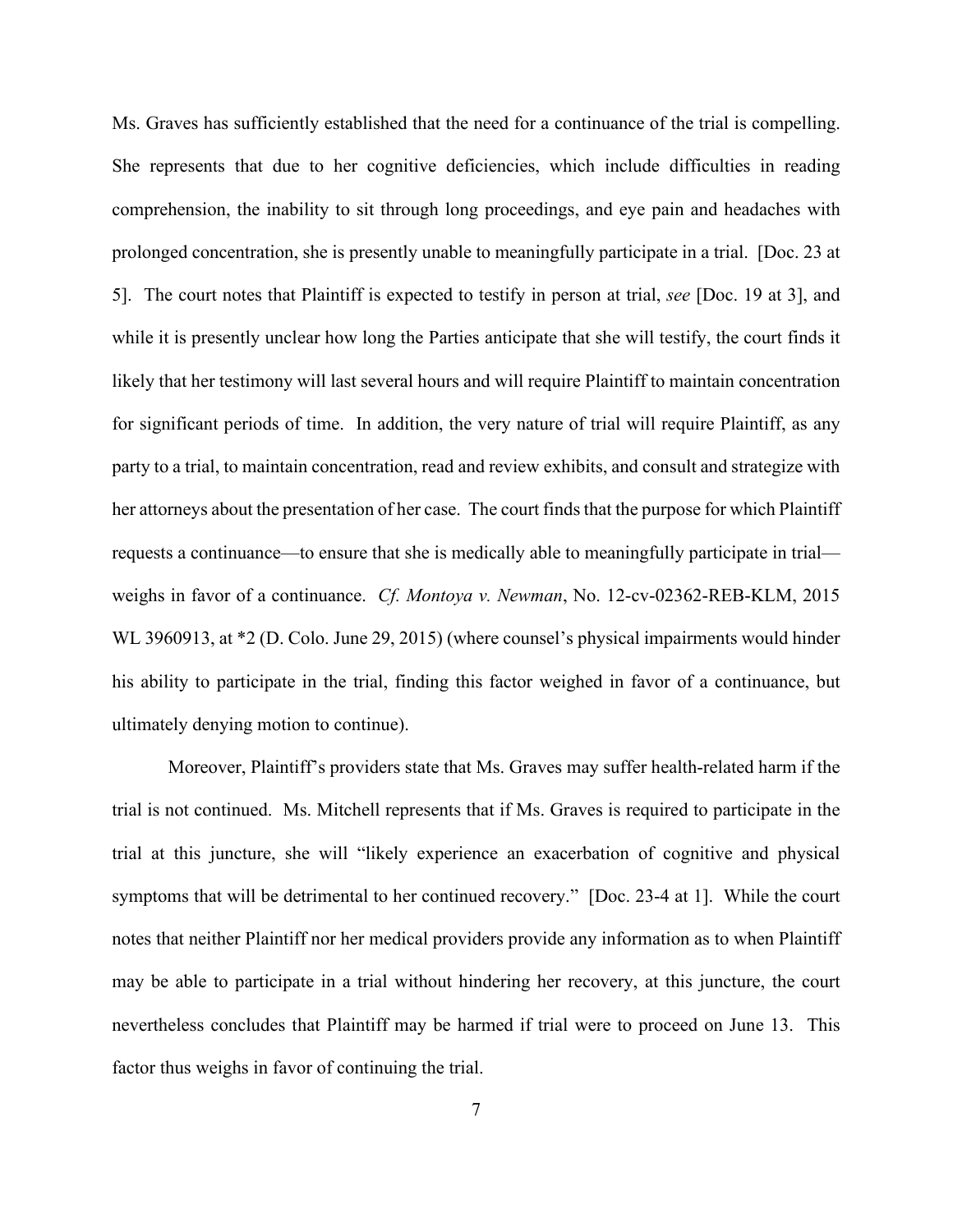*The Likelihood that a Continuance Will Serve the Purpose of Plaintiff's Request*. Plaintiff argues that a continuance would accomplish the purpose underlying Plaintiff's request because it will "ensure that she will be able to fully and effectively prepare for and participate in [the] trial." [Dc. 23 at 5]. While the court understands this argument, the court again emphasizes that Plaintiff has not submitted any information as to whether, or when, she expects to be able to effectively participate in trial, *see* [Doc. 23], despite this court's order that Plaintiff should, in any renewed motion, provide "the timeframe in which she expects to be medically capable of participating in a trial in this matter." *See* [Doc. 22]. Such a significant omission hinders this court's ability to fully consider the propriety of a limited continuance, which may cut against granting a continuance in these circumstances. *See Johnson v. Potter*, 364 F. App'x 159, 163 (5th Cir. 2010) (affirming denial of continuance where plaintiff's letter from her medical provider "gave no indication when, if ever, [the plaintiff] would be available for trial"); *Clark v. Allen*, 139 F.3d 888 (Table), 1998 WL 110160, at \*3 (4th Cir. 1998) (affirming denial of continuance where the "appellants did not show that [the defendant's] health would improve" and the court "had little assurance that he would be available to testify in the near future"). Nevertheless, despite the present uncertainty as to *when* Plaintiff may be medically able to participate in trial, the court concludes that this factor weighs in favor of a continuance, given the court's conclusion that Plaintiff's *present* condition renders her unable to meaningfully participate in a June trial. This factor thus weighs in favor of continuing the trial.

*Plaintiff's Diligence.* Next, Plaintiff argues that she acted diligently in requesting the continuance "within . . . days of learning of the situation giving rise to it, i.e. that she has started treatment with a neuropsychologist and will be undergoing full neurocognitive testing to better identify her cognitive injuries and identify future treatment." [Doc. 23 at 5]. But while Plaintiff's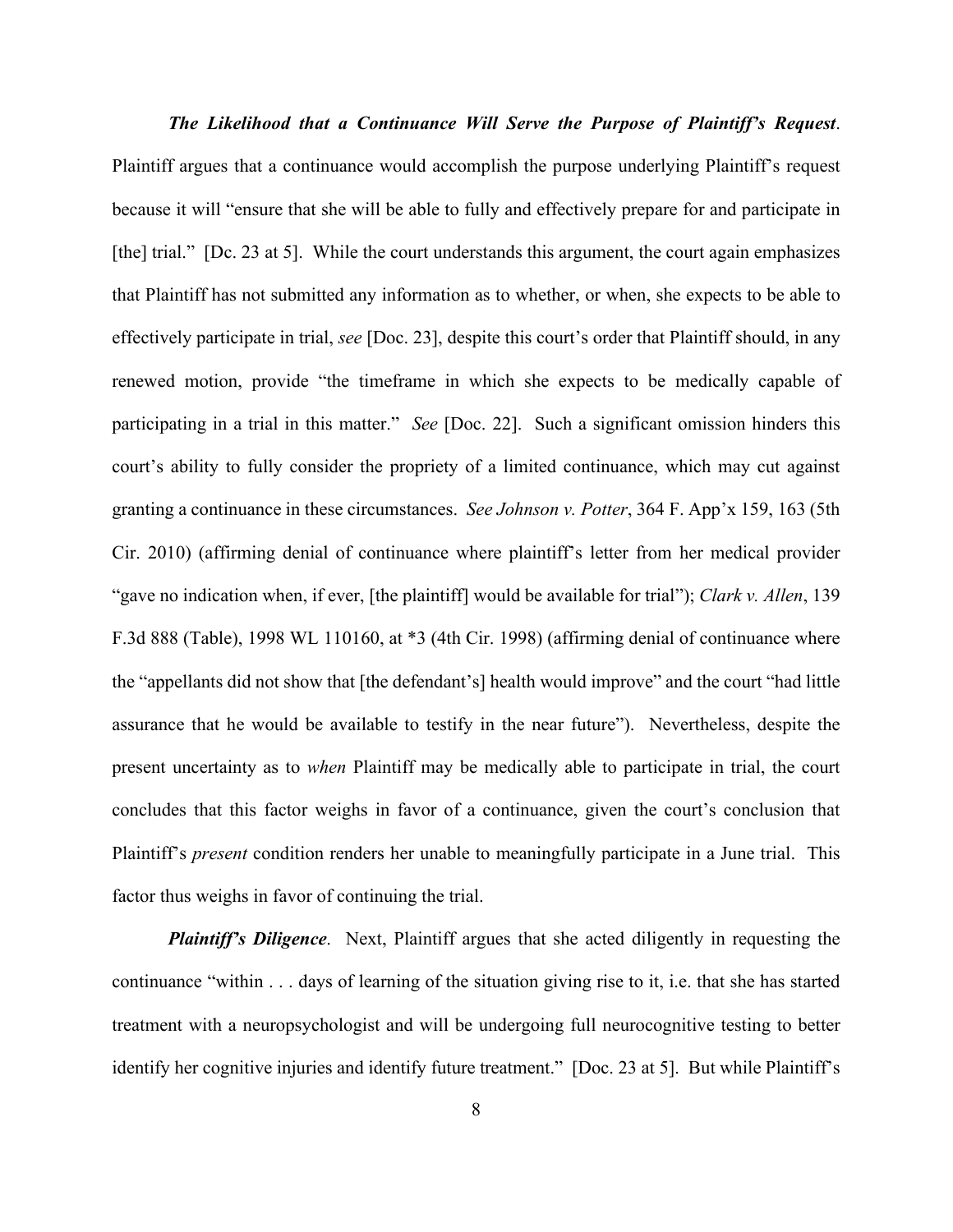providers have only recently recommended to her that she not participate in the trial, *see* [Doc. 23- 4 at 1 (letter dated April 14, 2022); *id.* at 2 (letter dated April 4, 2022)], Ms. Graves does not assert that she only recently discovered her struggles with concentration or reading. *See generally* [Doc. 23]. Indeed, she states that she has suffered from cognitive injuries since the 2017 collision, [*id.* at 1], but did not seek leave to continue the trial until just eight weeks prior to trial. The court finds that this factor weighs against a continuance of the trial. *Cf. Brown v. City of Fort Wayne*, No. 1:09-cv-150, 2012 WL 13171309, at \*1 (N.D. Ind. June 1, 2012) (denying continuance where there did not appear to be a "sudden change" in the plaintiff's medical condition).

*The Inconvenience to Defendant, Witnesses, and the Court*. Finally, the court must address whether a continuance of trial would inconvenience Mr. Wirta, Mr. Wirta's witnesses, or the court. Defendant argued generally at the Status Conference that he will be inconvenienced by a continuance because he will continue to incur costs if a continuance is granted. *See generally* [Doc. 25]. He did not identify any witnesses that would be inconvenienced by a continuance. [*Id.*].

In any event, any argument relating to inconvenience to Defendant or his witnesses was waived when Defendant failed to respond to the Motion to Continue. *Martin for Estate of Martin v. Greisman*, 754 F. App'x 708, 712 (10th Cir. 2018) (an issue raised for the first time at a hearing is deemed waived); *Northcutt v. Fulton*, No. CIV-20-885-R, 2020 WL 7380967, at \*2 (W.D. Okla. Dec. 15, 2020) ("Courts routinely deem an issue 'waived' when a party fails to respond to a movant's substantive argument."). With respect to any inconvenience to the court, the court notes that the Parties have not yet submitted witness or exhibit lists, jury instructions, or verdict forms, the trial has not previously been continued, and the Parties did not file any dispositive motions or motions under Rule 702. Moreover, the court currently has an opening in its calendar to set the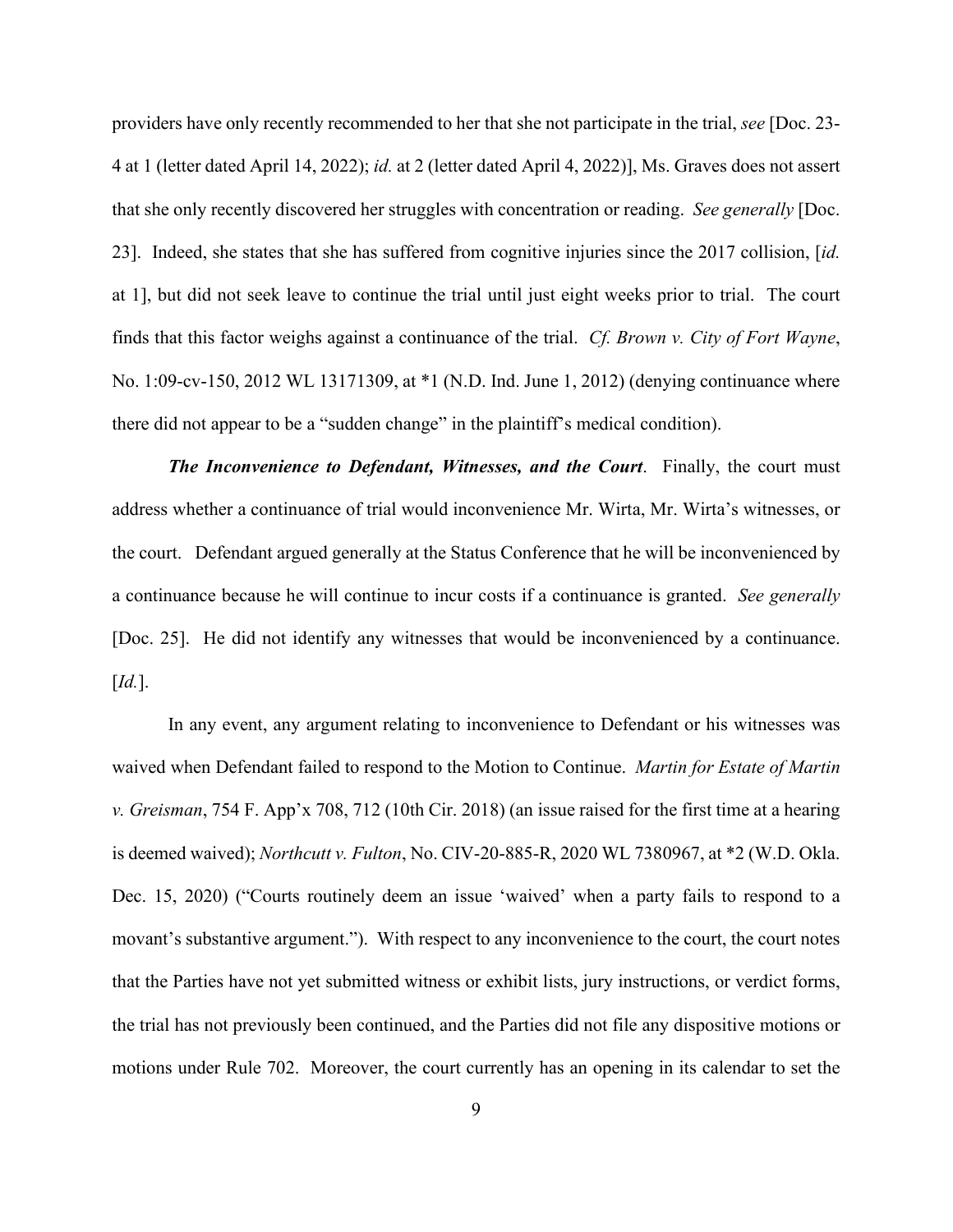trial for February 2023. Based on these circumstances, the court does not find that a continuance would cause any noticeable inconvenience at this juncture. The court finds that this factor weighs in favor of a continuance.

Based on the above analysis, the court finds it appropriate to vacate the June 13, 2022 trial and continue the trial to **February 27, 2023**. However, the court expressly advises Plaintiff that this Order should not be construed as a suggestion or a conclusion that the trial will be continued until her health improves to the extent that she no longer experiences any of the aforementioned cognitive deficits or until she makes a full improvement. *See Morris v. Sorenson*, No. MO:16-cv-0071-DC, 2019 WL 654542, at \*5 (W.D. Tex. Feb. 12, 2019) ("The Court is not required to delay a case indefinitely for Plaintiff to be ready for trial."); *Watchous Enterprises, LLC v. Pac. Nat'l Cap.*, No. 16-1432-DDC, 2021 WL 2592882, at \*3 (D. Kan. June 24, 2021) (denying motion to continue where the movant's health concerns were "conditions which will not improve over time"). The subject collision occurred over four years ago, and the case was filed in 2020; as such, the court is not inclined to grant any additional continuances of the trial, absent **extraordinary** circumstances. Accordingly, Plaintiff and her counsel should strongly consider whether, if Plaintiff continues to experience cognitive issues in February 2023, it would be appropriate for Plaintiff to seek leave of court for reasonable accommodations to the mechanics of the trial, such as additional breaks, visual aids, or other accommodations deemed necessary for Plaintiff's meaningful participation.

## **II. Plaintiff's Request to Reopen Discovery**

Next, Plaintiff requests that discovery be reopened and that the deadlines for expert disclosures, Rule 702 motions, and discovery be extended. [Doc. 23 at 8]. "Whether to extend or reopen discovery is committed to the sound discretion of the trial court." *Smith v. United States*,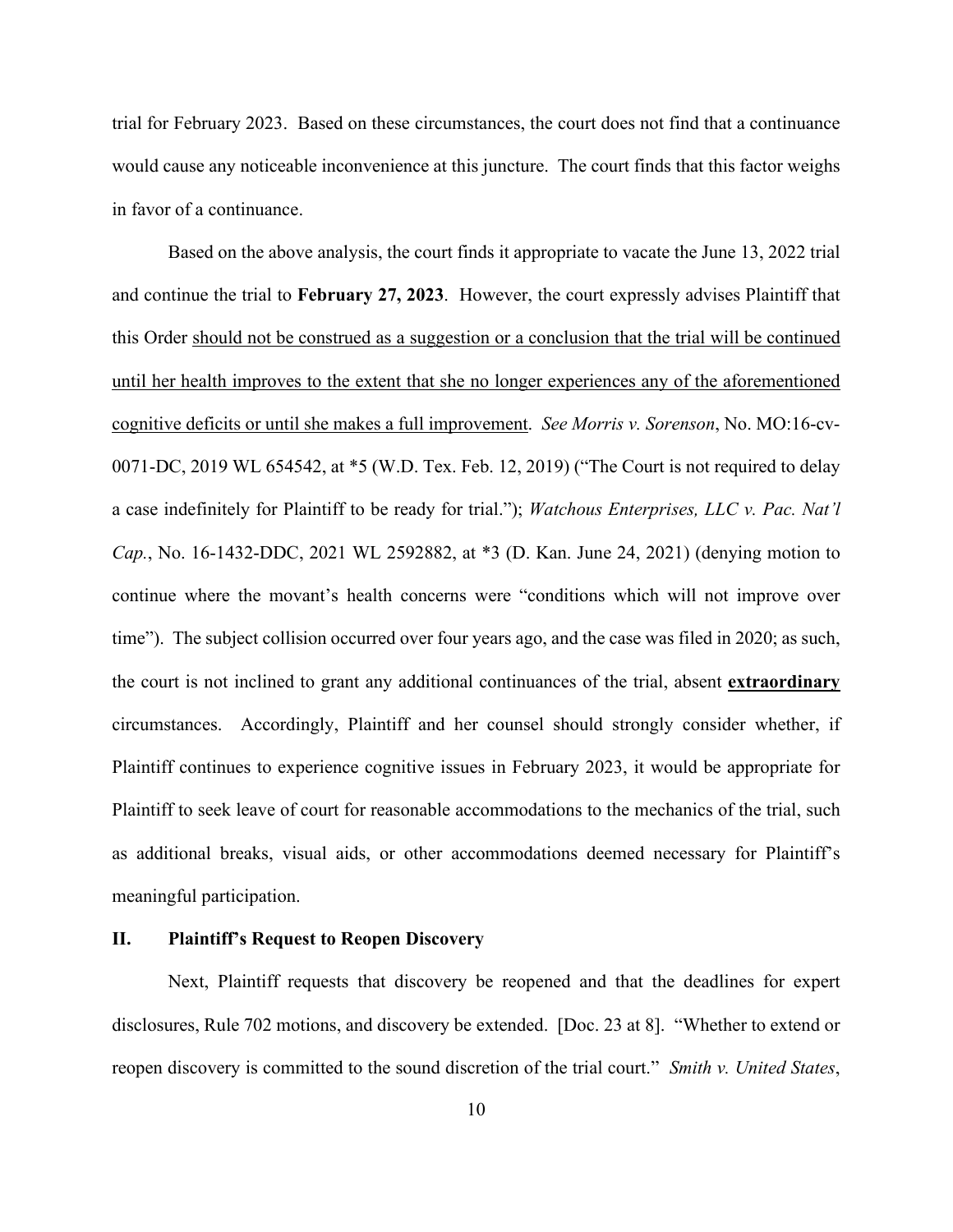834 F.2d 166, 169 (10th Cir. 1987). To determine whether discovery should be reopened, courts consider a number of factors, including (1) whether trial is imminent; (2) whether the request is opposed; (3) whether the non-moving party would be prejudiced; (4) whether the moving party was diligent in obtaining discovery within the deadlines contained in the Scheduling Order; (5) the foreseeability of any need for additional discovery; and (6) whether the requested discovery is likely to lead to relevant evidence. *Id.*

In addition, Rule 16(b)(4) of the Federal Rules of Civil Procedure requires the movant to demonstrate "good cause" for amending the discovery deadline set by the Scheduling Order, which requires a showing that the movant could not have met the deadlines despite her diligent efforts. *Pumpco, Inc. v. Schenker Int'l, Inc.*, 204 F.R.D. 667, 668 (D. Colo. 2001) (quoting *Colo. Visionary Acad. v. Medtronic, Inc.*, 194 F.R.D. 684, 687 (D. Colo. 2000)). This burden is satisfied, for example, when a party learns of new information through discovery or when the governing law has subsequently changed. *Gorsuch, Ltd., B.C. v. Wells Fargo Nat. Bank Ass'n*, 771 F.3d 1230, 1240 (10th Cir. 2014)."Rule 16(b) does not focus on the bad faith of the movant, or the prejudice to the opposing party. Rather, it focuses on the diligence of the party seeking leave to modify the scheduling order to permit the proposed amendment." *Colo. Visionary Acad.*, 194 F.R.D. at 687.

In support of her Motion, Plaintiff states that she "has physician recommendations for . . . neuropsychological treatment and testing" and "[t]he additional discovery that will be conducted regarding this neuropsychological treatment will lead to relevant evidence" because it will "provide information about the Plaintiff's cognitive state[] and her prognosis." [Doc. 23 at 10]. But despite this court's Order that Plaintiff must address "why additional expert disclosures and additional discovery are necessary in this case, and what additional experts and/or discovery she intends to seek or produce," [Doc. 22], Ms. Graves fails to fully articulate the specific additional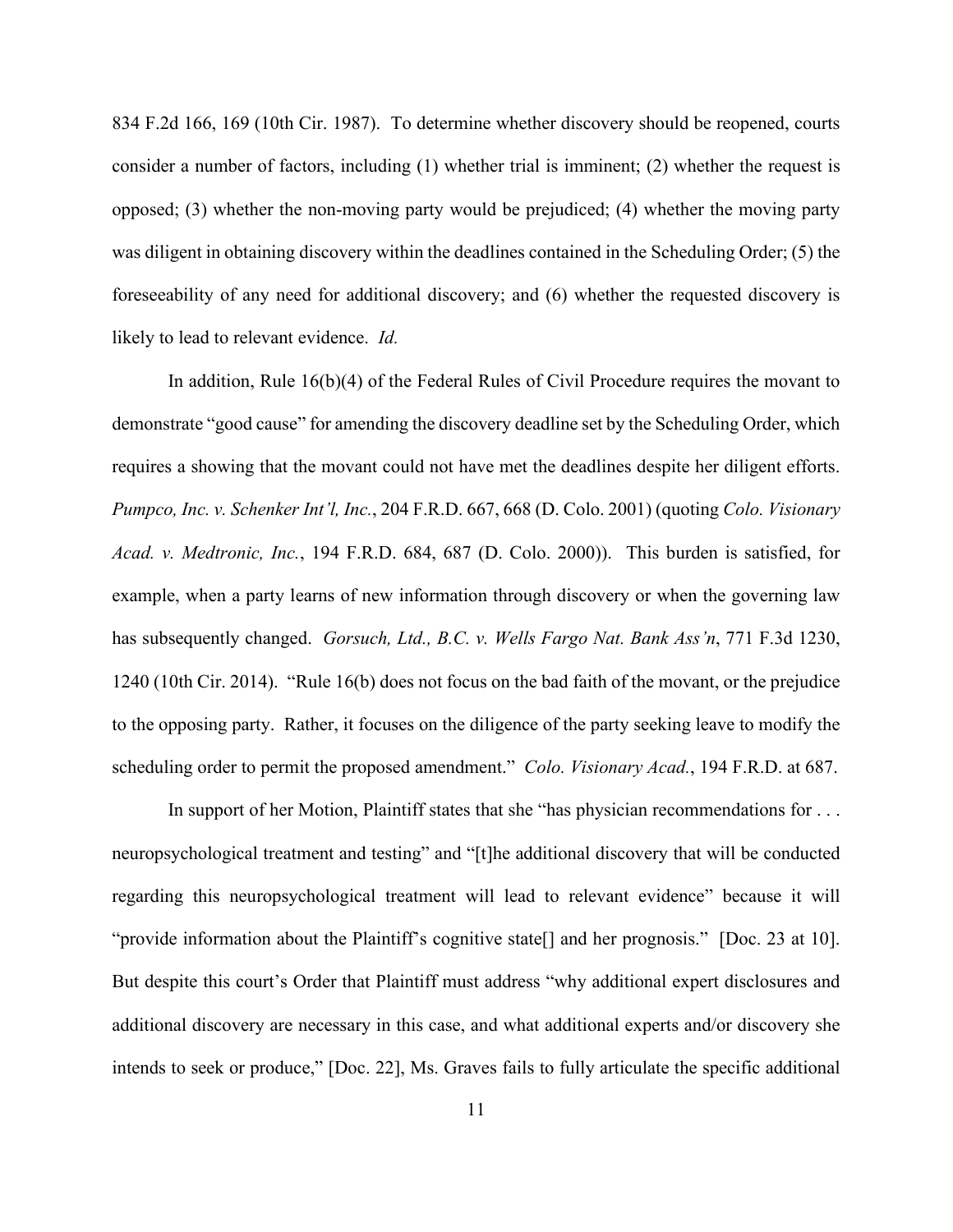discovery she intends to produce or seek. *See generally* [Doc. 23]. Indeed, while Plaintiff states that she needs time to disclose "the neuropsychologist that she is currently seeing"—Dr. Douglas Col—as an expert in this matter, *see* [*id.* at 2, 7], she does not expressly indicate whether she seeks to reopen discovery only for the limited purpose of disclosing one additional expert, or whether she intends to disclose multiple additional experts and intends to propound additional written discovery. *See* [*id.* at 10 (stating only that "Plaintiff needs the reopening and extension of these deadlines to disclose relevant medical information and expert testimony that would accompany the additional medical information)]. With this in mind, the court considers the relevant factors below.

*Whether Trial is Imminent*. In this Order, the court has continued the trial to February 2023. "The fact that trial is no longer imminent," however, "does not necessarily warrant reopening discovery." *Carroll v. SAFECO Ins. Co. of Am*., No. 20-cv-00219-REB-NYW, 2020 WL 7664731, at  $*$ 5 (D. Colo. Dec. 24, 2020). But given that trial is now nine months away, trial is not imminent, and this factor thus weighs slightly in favor of Plaintiff's request. *Greer v. City of Wichita*, No. 16-1185-EFM, 2017 WL 3097876, at \*2 (D. Kan. July 21, 2017) (concluding that trial was not imminent when it was "not set to begin for more than eight months"); *Carroll*, 2020 WL 7664731, at \*5.

*Whether the Request is Opposed*. Despite Defendant's failure to formally oppose Plaintiff's Motion, Plaintiff represents that her request to reopen discovery is opposed. [Doc. 23 at 1]. This factor therefore weighs against reopening discovery. *Branch v. UPS*, No. 18-cv-03358- PAB-KLM, 2021 WL 4820540, at \*2 (D. Colo. Oct. 14, 2021).

*Whether Reopening Discovery Would Prejudice Defendant*. Ms. Graves does not contend that Mr. Wirta will not be prejudiced if the court were to reopen discovery; rather, she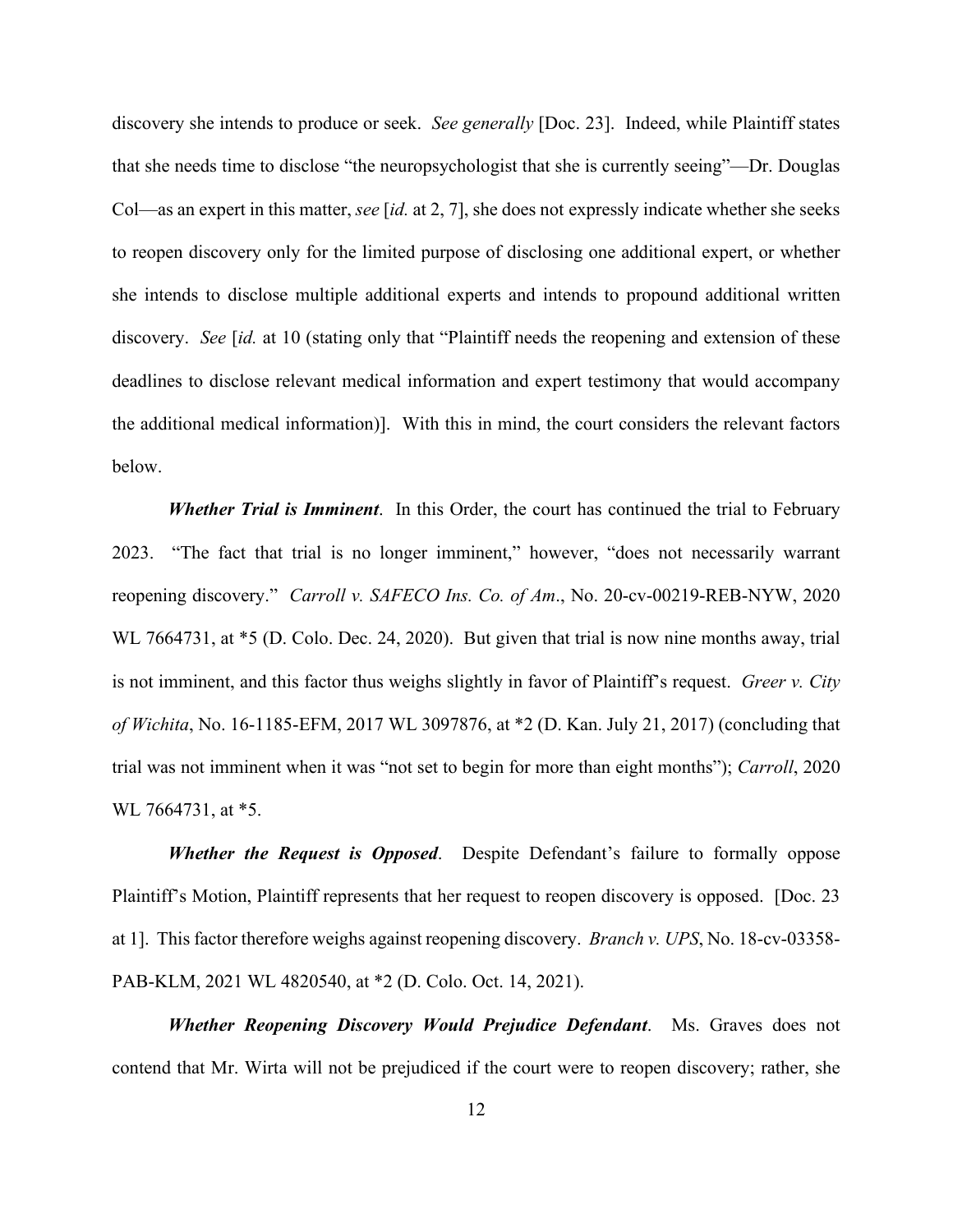argues that "[a]ny inconvenience or prejudice that may be caused to Defendant by an extension of the deadlines as requested pales in comparison to, and would be substantially outweighed by, the harsh and unnecessary result that the Plaintiff would endure if this Motion is denied." [Doc. 23 at 10]. As explained in this Order, Defendant did not respond to the Motion and, as a result, the court is presently unable to conclude whether—and if so, to what extent—he would be prejudiced if the court were to reopen discovery in this case. The court notes that at the Final Pretrial Conference, it was *Defendant* who raised concerns about outstanding discovery. *See* [Doc. 19 at 11-12]. But regardless, while it is not the court's duty to raise arguments on behalf of Defendant, *Lebahn v. Owens*, 813 F.3d 1300, 1308 (10th Cir. 2016), the court acknowledges that Defendant may be prejudiced if discovery were reopened at this juncture. Given Plaintiff's indication that she intends to disclose at least one additional expert witness if the court reopens discovery, this expert may need to be deposed, which would likely result in additional fees incurred by Defendant. *See Quintana v. Edmond*, No. 06-cv-01187-WDM-KLM, 2009 WL 1798219, at \*2 (D. Colo. June 23, 2009) ("There can be no doubt that allowing Plaintiff to take additional discovery requires Defendants to incur additional and unanticipated expenses, even if just limited to interviews, and will impact their ability to prepare for trial."). Accordingly, the court finds that this factor weighs against reopening discovery, though only slightly, given Defendant's failure to identify the prejudice he is likely to face.

*Whether Plaintiff Has Been Diligent in Pursuing Discovery*. Plaintiff offers no argument as to whether she acted diligently in obtaining discovery prior to the August 30, 2021 discovery deadline. *See generally* [Doc. 23]. In the context of her request to continue the trial, Ms. Graves states: "The parties have been diligent in conducting the case thus far. Plaintiff has been diligent in disclosing updated evidence." [*Id.* at 6]. But aside from these two sentences, Ms. Graves does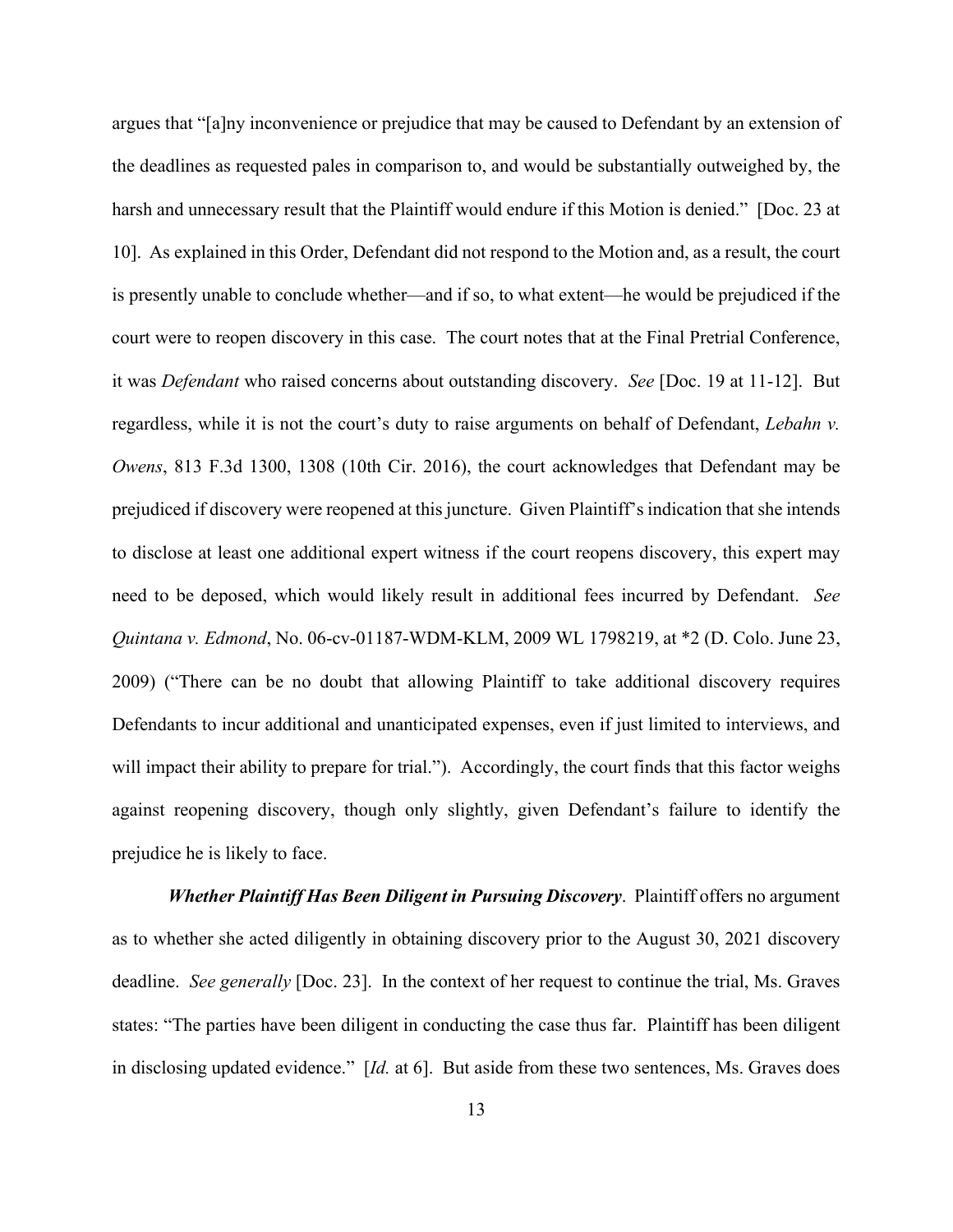not raise any argument explaining her diligence in pursuing discovery in this matter. *See* [*id.*].

The court acknowledges Plaintiff's representation that she "filed this Motion within . . . days of learning of the situation giving rise to it, i.e., that she has started treatment with a neuropsychologist and will be undergoing full neurocognitive testing to better identify her cognitive injuries and identify future treatment." [*Id.* at 5]. However, the court respectfully finds that this assertion is contradicted by other statements made within the Motion. For example, Plaintiff states that on July 31, 2021, Defendant's expert witness "indicate[d] that a forensic neuropsychological evaluation of Ms. Graves would be prudent to better evaluate her ongoing health issues." [*Id.* at 2]. Additionally, Ms. Mitchell recommended that Plaintiff "should undergo full neuropsychological examination to assess higher level executive functions" in November 2021. [*Id.* (citing [Doc. 23-2 at 6])]. Plaintiff asserts that "[d]ue to concerns with the COVID-19 pandemic, Plaintiff has delayed seeking this treatment," but that she now "feel[s] comfortable attending medical appointments with this neuropsychologist" and had her first neuropsychological appointment on April 15, 2022. [*Id.*].

While it is unclear when Plaintiff definitively decided to seek this neuropsychological treatment, in the court's view, it appears that Plaintiff has known about the recommendation for neuropsychological treatment, and the possibility that she might seek this treatment, for some time. But Plaintiff offers no explanation as to why she did not seek to amend the Scheduling Order and request that discovery be reopened in 2021, when she received the above insight, which cuts against a finding of diligence here. *Spacecon Specialty Contractors, LLC v. Bensinger*, No. 09 cv-02080-REB-KLM, 2010 WL 4823056, at \*6 (D. Colo. Nov. 15, 2010) (finding that the plaintiff lacked diligence where he failed to explain why he waited four months to file motion to reopen discovery). And even if Plaintiff just recently decided to undergo neuropsychological treatment,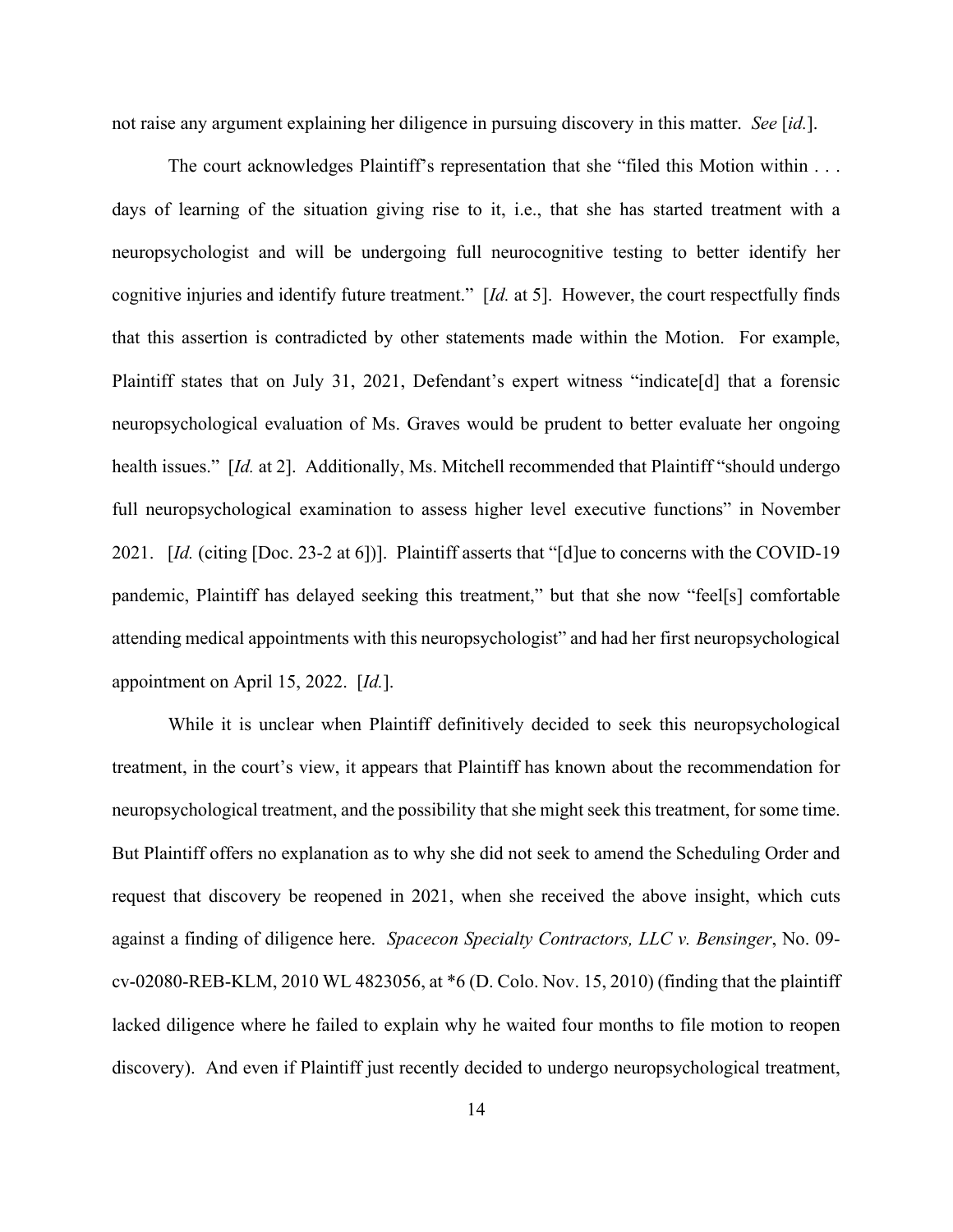the court is nevertheless not convinced that Plaintiff's decision to seek additional treatment just weeks prior to trial is sufficient to overcome what appears to be an overall lack of diligence. "Plaintiff has clearly had a number of ongoing health issues throughout this litigation, but these delays are substantial and on the whole, the Court cannot conclude that the Plaintiff has acted with the requisite diligence." *Branch*, 2021 WL 4820540, at \*3. The court finds that this factor weighs against reopening discovery.

*The Foreseeability of the Need for Additional Discovery*. For similar reasons, the court cannot conclude that the fifth factor weighs in favor of reopening discovery. Ms. Graves asserts no argument concerning whether the additional requested discovery was foreseeable. *See generally* [Doc. 23]. Absent any argument from Plaintiff suggesting otherwise, the court reaches the same conclusion here as it did with respect to Plaintiff's diligence: Plaintiff knew of the potential need for neuropsychological testing on July 31, 2021—i.e., before discovery closed—or in November 2021, six months prior to filing the instant Motion. "Plaintiff has provided no explanation for [her] failure to move the Court for an extension when the need for an extension was foreseeable." *Spacecon*, 2010 WL 4823056, at \*6. Due to these circumstances, this factor weighs against reopening discovery.

*The Likelihood that Discovery Will Lead to Relevant Evidence*. Finally, the court concludes that this final factor is neutral. Generally speaking, "relevance" has a broad definition, and additional discovery into Plaintiff's current condition or prognosis may lead to relevant evidence. *Id.* However, the court is unable to conclude that this factor weighs in favor of reopening discovery due to Plaintiff's failure to clearly ascertain the exact discovery she seeks and what exactly she believes the discovery will reveal. *See generally* [Doc. 23]. Simply put, the court cannot ascertain whether this factor weighs in favor of reopening discovery without knowledge of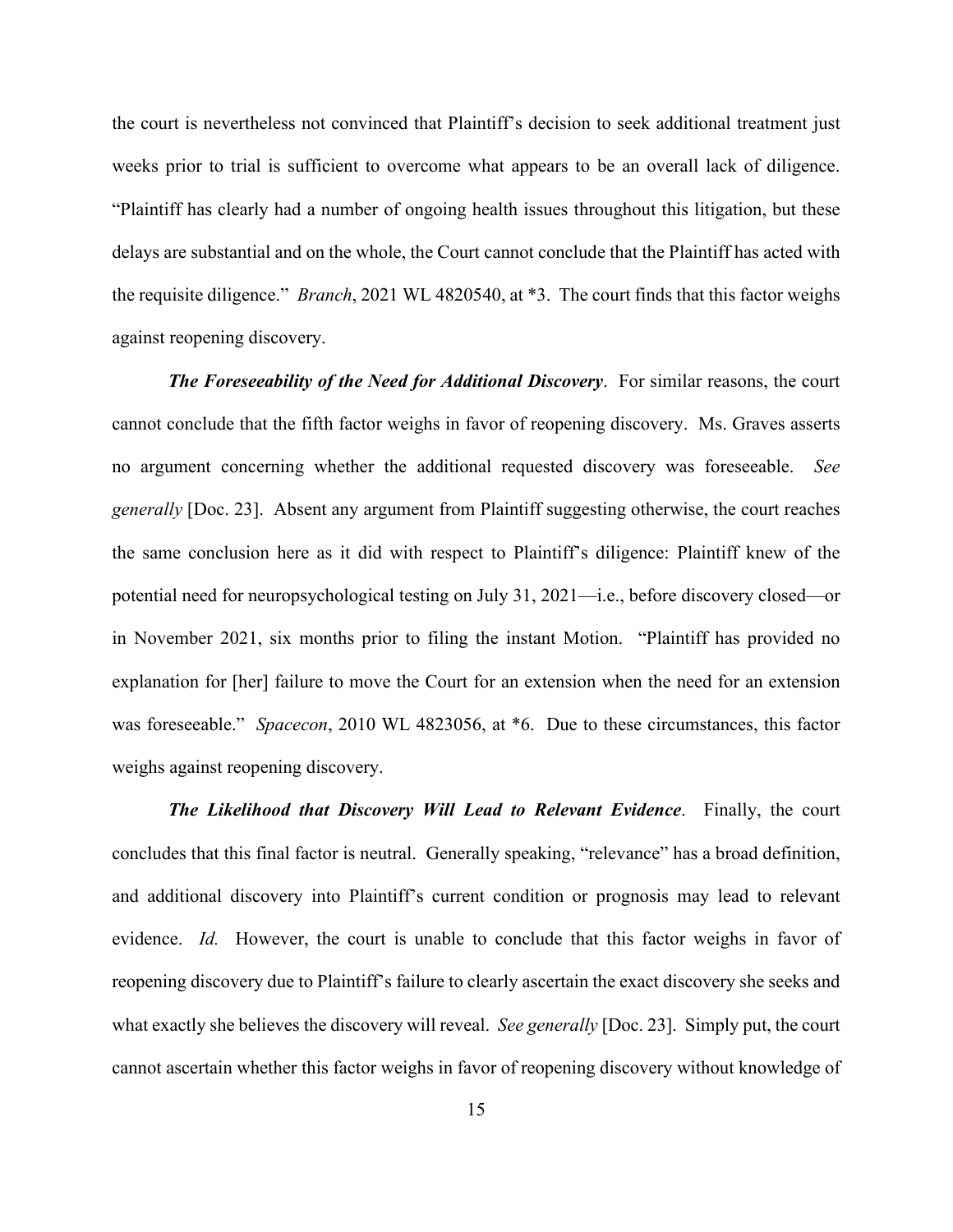the scope of Plaintiff's requested discovery. And, in any event, the fact that discovery "is likely to lead to at least some relevant evidence does not outweigh the other factors—especially Plaintiff's lack of diligence, the most important factor." *Auge v. Stryker Corp.*, No. 14-cv-1089 KG/SMV, 2020 WL 5074320, at \*7 (D.N.M. Aug. 26, 2020). Accordingly, the court finds that this factor is neutral.

On balance, the weighing of the above factors does not warrant reopening discovery at this time. Accordingly, the Motion is **DENIED** insofar as it seeks to reopen discovery and amend the Scheduling Order. Should Plaintiff still seek leave to amend the Scheduling Order and reopen discovery, she may file a renewed motion on or before **June 6, 2022**, after a robust meet and confer with Defendant. **The court will not substantively consider any motions to reopen discovery after this deadline.** Any renewed motion **SHALL** set forth the specific parameters of the requested discovery and **SHALL** comply with all applicable Federal and Local Rules. In addition, if Plaintiff does indeed file a renewed motion to reopen discovery, Defendant is **ORDERED** to file a response to such motion within the timeframes set forth under the Local Rules, absent further order of the court.

### **CONCLUSION**

For these reasons, it is **ORDERED** that:

- (1) Plaintiff's Renewed Opposed Motion to Continue Trial and to Amend the Scheduling Order [Doc. 23] is **GRANTED in part** and **DENIED without prejudice in part**, as set forth in this Order;
- (2) The four-day jury trial set to commence on June 13, 2022 is **VACATED** and **RESET** to commence on **February 27, 2023**;
- (3) The Trial Preparation Conference set for June 6, 2022 is **VACATED** and **RESET**